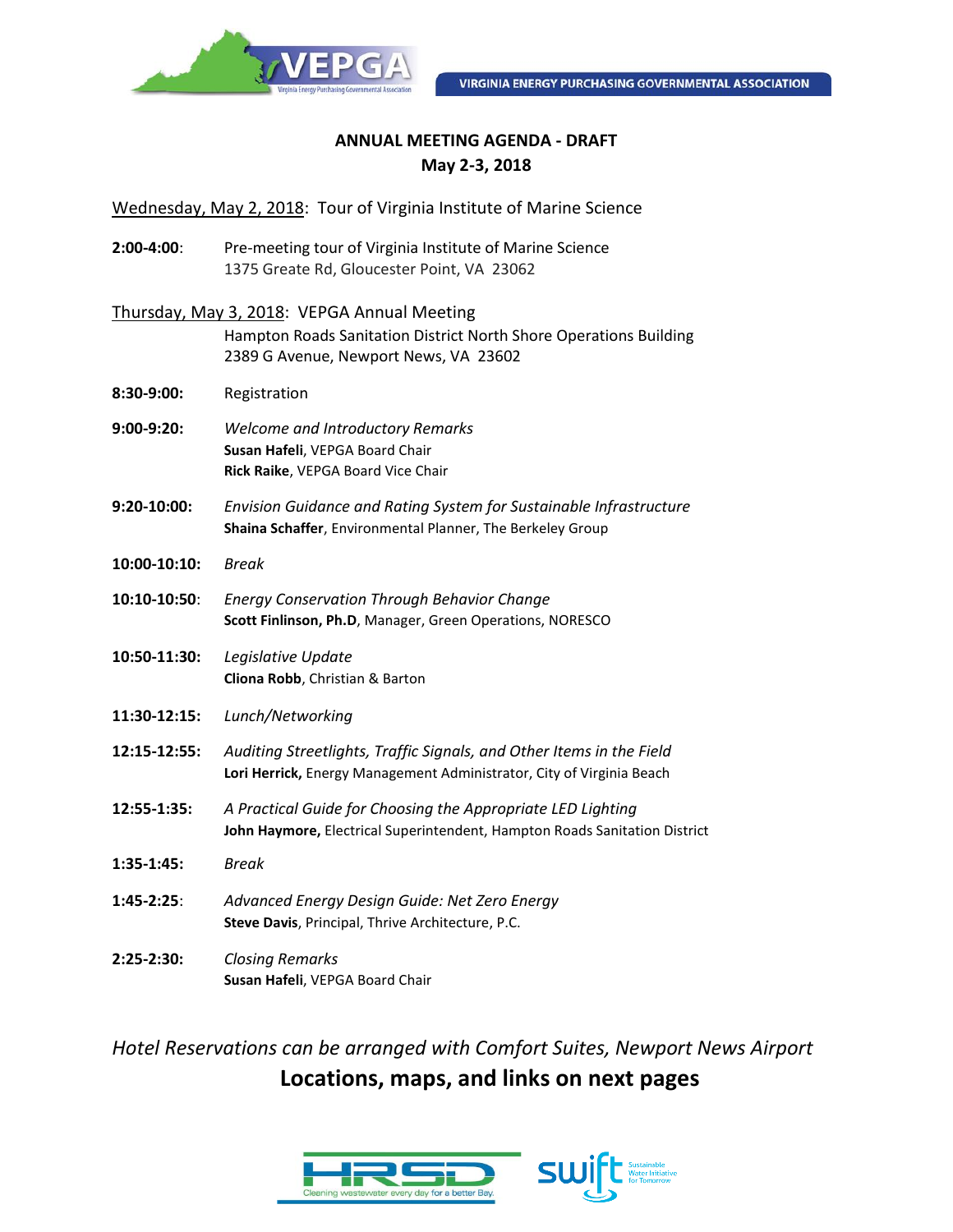

# **Hotel and Meeting Site**

Hotel:

Comfort Suites Newport News Airport, 12570 Jefferson Avenue, Newport News, VA (757) 947-1333 <https://www.choicehotels.com/virginia/newport-news/comfort-suites-hotels/va384> VEPGA Rate: \$93, includes breakfast – use code VEPGA

### Meeting:

May 3, 2018 – registration opens at 8:30am Hampton Roads Sanitation District North Shore Operations Building 2389 G Avenue, Newport News, VA

#### *Hotel and meeting site are within a few miles of each other*